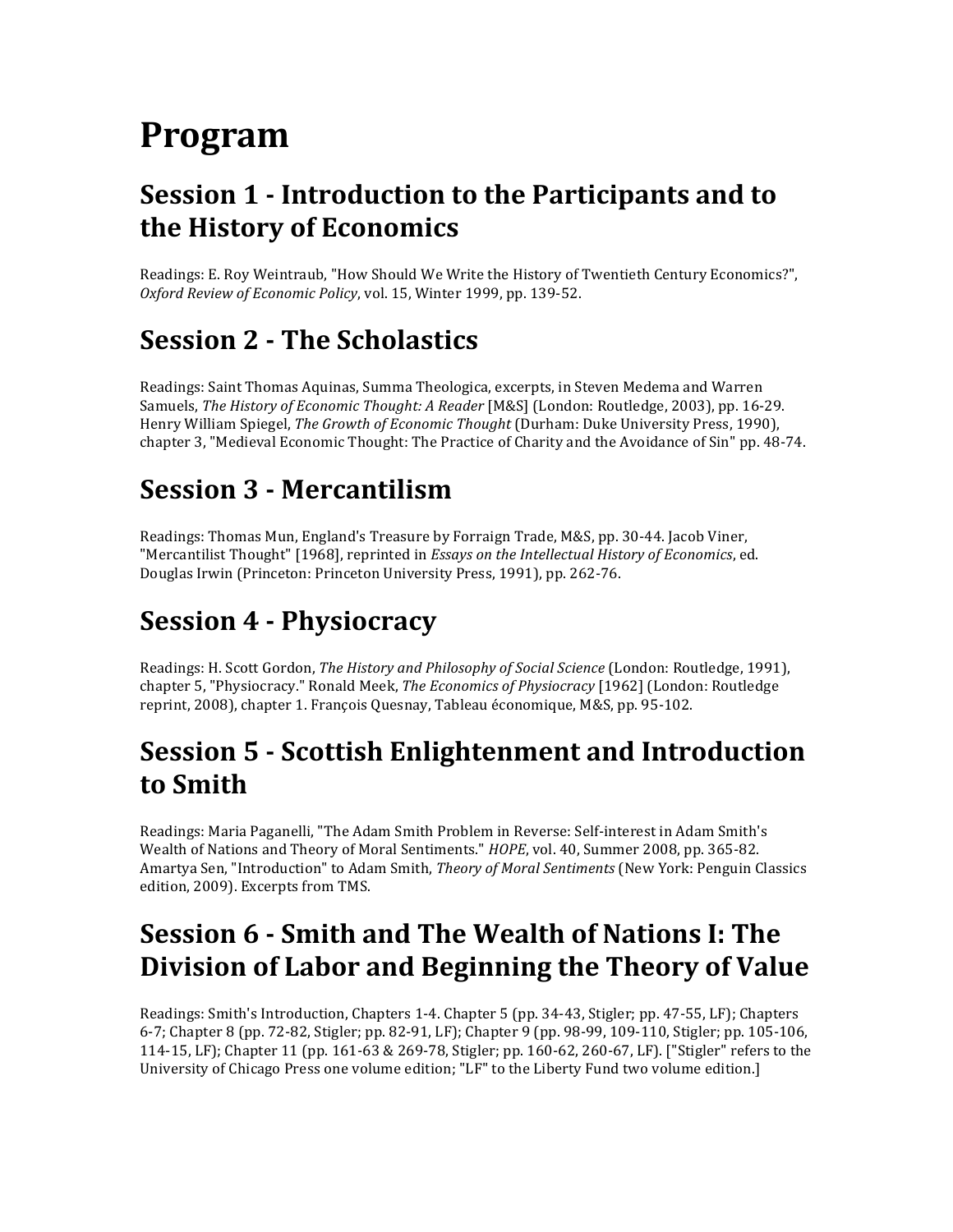# **Session!7!) Adam!Smith!and!The!Wealth!of!Nations! II: Theory of Value and Accumulation and Growth**

Readings: Chapter 5 (pp. 34-43, Stigler; pp. 47-55, LF); Chapters 6-7; Chapter 8 (pp. 72-82, Stigler; pp. 82-91, LF); Chapter 9 (pp. 98-99, 109-110, Stigler; pp. 105-106, 114-15, LF); Chapter 11 (pp. 161- $63$  & 269-78, Stigler; pp. 160-62, 260-67, LF). Book II, Chapters 1, 3 (pp. 351-65, Stigler, pp. 330-44, LF)

# **Session 8 - Adam Smith and The Wealth of Nations III: The Critique of Mercantilism/Physiocracy**

Readings: Book IV, Introduction (p. 449, Stigler; p. 428, LF); Chapter 1 (pp. 450-56, 468-73 Stigler; pp. 429-35, 446-51 LF); Chapter 2 (pp. 474-80, Stigler; pp. 452-59, LF). Book IV, Chapter 9 (pp. 208-209, Stigler Vol II; pp. 687-88, LF)

## **Session 9 - Adam Smith and the Wealth of Nations IV: The Economic Role of Government**

Readings: Book V, Chapter 1. Jacob Viner, "Adam Smith and Laissez-Faire" [1927], in Viner, *Essays*, pp. 85-113.

## **Session 10 - Thomas Robert Malthus**

Readings: Thomas Robert Malthus, An Essay on the Principle of Population, chapters 1, 2, 4, 5, 19; pp. 130-139 (excerpt from a later edition, on "Moral Restraint").

# **Session 11 - David Ricardo and the 19th Century Classical!System**

Readings: Roger Backhouse, The Ordinary Business of Life (Princeton: Princeton University Press, 2002), Chapter 7, "Classical Political Economy, 1790-1870," pp. 132-41, 147-53. Ricardo, Principles of Political Economy and Taxation, M&S, pp. 256-90. I.-B. Say, Treatise on Political Economy, M&S, pp. 245-55. George Stigler, "Ricardo and the 93% Labor Theory of Value," *American Economic Review*, vol. 48, June 1958, pp. 357-67.

# **Session 12 - John Stuart Mill**

Readings: William Thomas *Mill* (Oxford: Oxford University Press, 1985), chapters 1, and 2. John Stuart Mill, *Principles of Political Economy*, Book IV, chapters 1 - 6.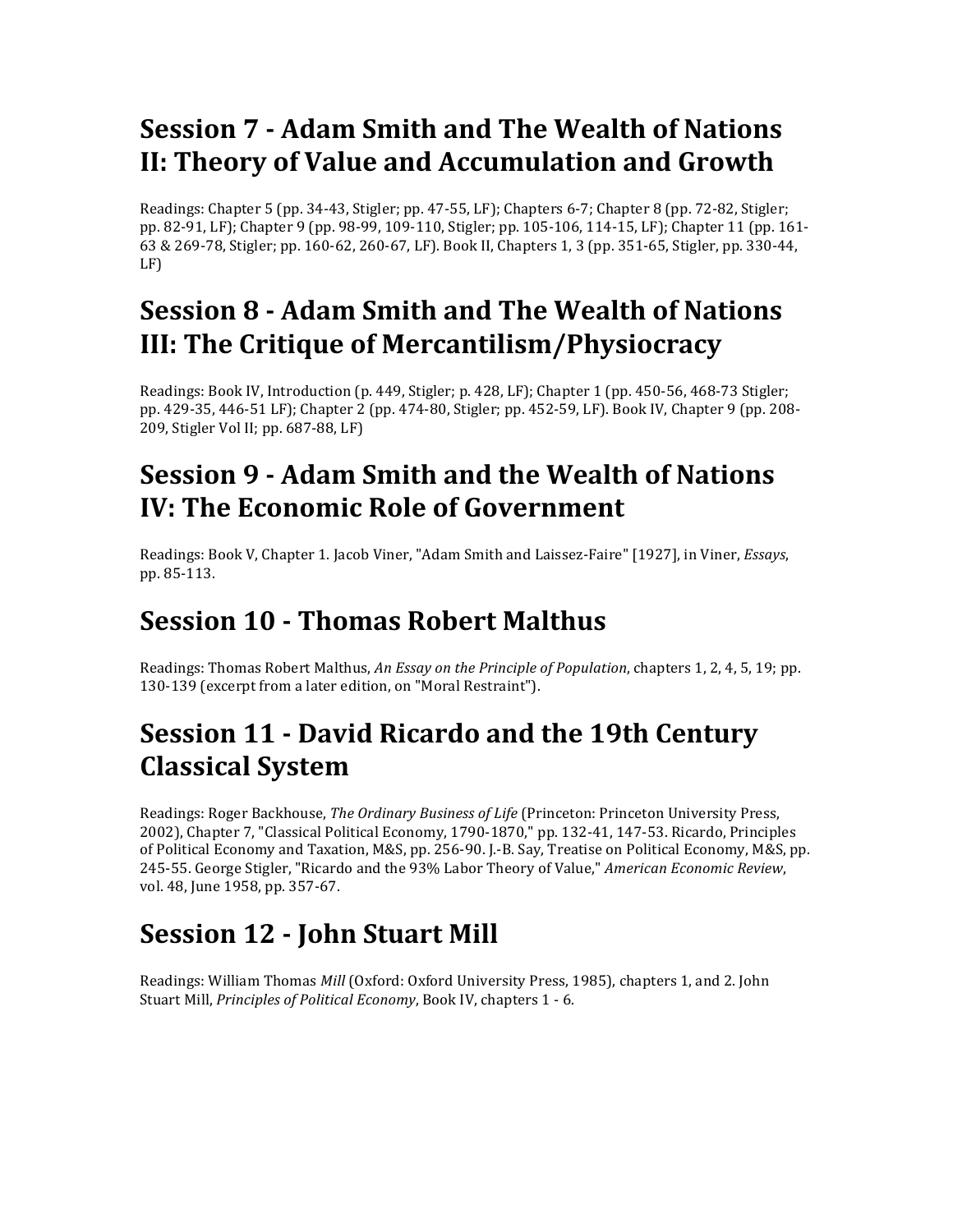# **Session 13 - Background to Marx and Engels**

Readings: Robert Tucker, ed. *The Marx-Engels Reader* "Editor's Introduction," - This contains: I. The early Marx, and the influence of Hegel and Feuerbach. II. Das Kapital. III. Revolutionary theory and practice. IV. Marx and Engels.

#### **Session 14 - Marxian Theory of Value**

Readings: Karl Marx, Preface to The Critique of Political Economy. Karl Marx, Value Price and Profit. Paul Sweezy, The Theory of Capitalist Development (New York: Monthly Review, 1968), chapter 4.

### **Session 15 - Marxian Crisis Theory**

Readings: Karl Marx, Wage-Labour and Capital. Paul Sweezy, *The Theory of Capitalist Development* (New York: Monthly Review, 1968), chapters 6 - 9.

## **Session 16 - Introduction to the Marginal Revolution: Jevons and Walras**

Readings: William Stanley Jevons, Theory of Political Economy, M&S, pp. 413-32. Leon Walras, Elements of Pure Economy, M&S, pp. 462-76. William Jaffe, "Menger, Jevons, and Walras De-Homogenized," *Economic Inquiry*, vol. 14, 1976, pp. 511-24.

## **Session 17 - Menger and the German Historical School**

Readings: Carl Menger, Principles of Economics, M&S, pp. 443-61. Bruce Caldwell, *Hayek's Challenge:* An Intellectual Biography of F. A. Hayek (Chicago: University of Chicago Press, 2004), pp. 17-35.

## **Session 18 - American Institutionalism**

Readings: Robert Heilbroner, *The Worldly Philosophers* (New York: Touchstone, 1995), chapter 8, "The Savage World of Thorstein Veblen". Thorstein Veblen, Theory of Business Enterprise [1904] (New York: Kelley, 1965), chapters 1 - 3. Thorstein Veblen, *Absentee Ownership* [1923] (New York: Kelley, 1964), chapter 4.

## **Session 19 - The Cambridge Tradition I: Alfred Marshall**

Readings: Alfred Marshall, *Principles of Economics*, [8th. Ed., 1920] (Philadelphia: Porcupine Press, 1990), as follows: Prefaces to 1st and 8th eds.; Book I, chapters 1, 4; Book III, chapters 1-4; Book IV, chapter 13; Book V, chapters 1-3.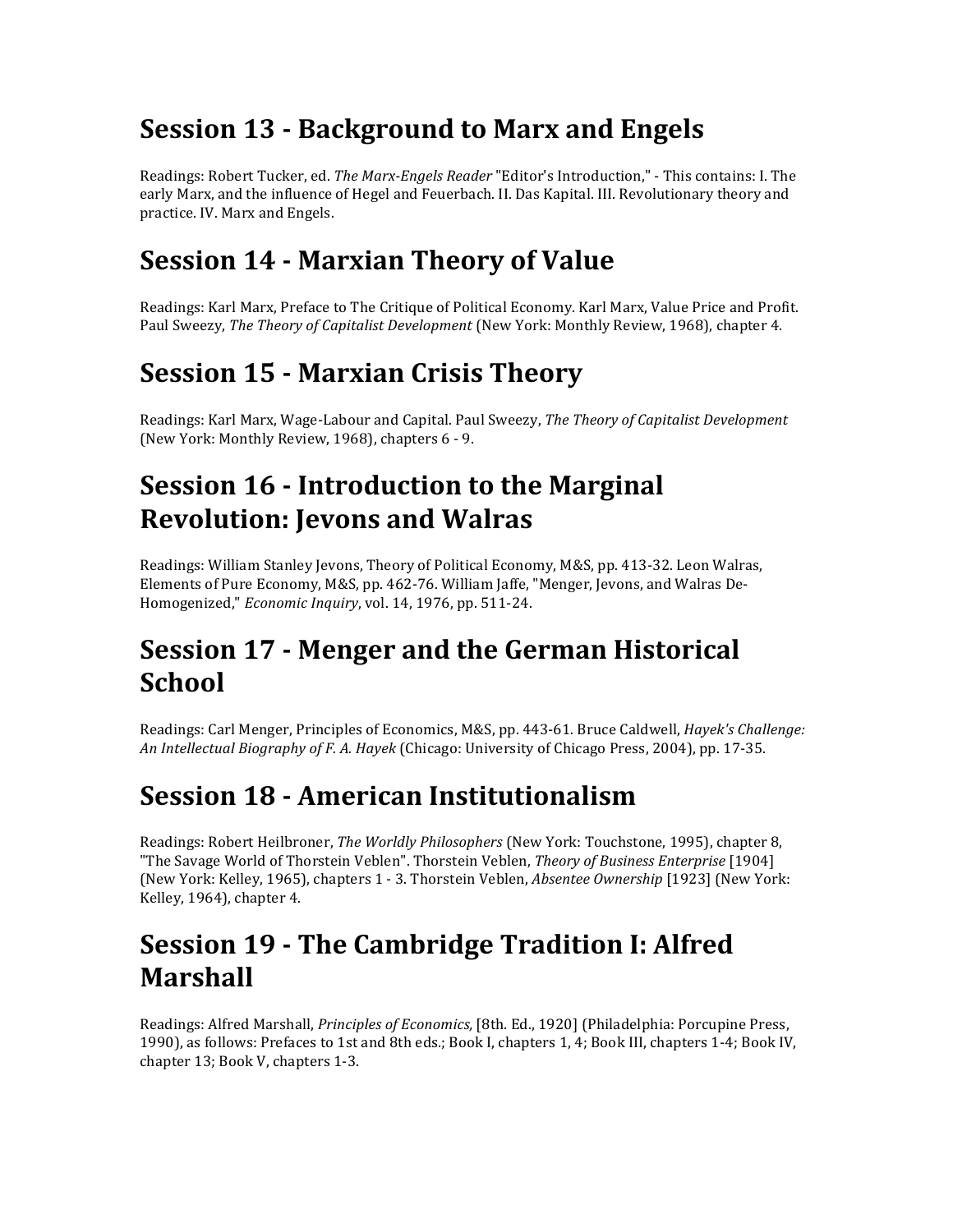# **Session 20 - The Cambridge Tradition II: Keynes, Bloomsbury, and the Road to the General Theory**

Readings: Elizabeth Johnson and Harry Johnson, "The Social and Intellectual Origins of The General Theory,"\**History'of'Political'Economy*,\*vol.\*6,\*1974.\*John\*Maynard\*Keynes,\**The'General'Theory'of' Employment, Interest, and Money* (London: Macmillan, 1936) Chapters 2, 3, 13, 14.

## **Session 21 - Keynes's General Theory of Employment, Interest, and Money**

Readings: John Maynard Keynes, *The General Theory of Employment, Interest, and Money* (London: Macmillan, 1936) Chapters 16, 18, 22, 24. John Maynard Keynes, "The General Theory of Employment," *Quarterly Journal of Economics*, vol. 51, 1937.

# **Session 22 - The Keynesian-Walrasian Synthesis of the!1950s!&!1960s**

Readings: John R. Hicks, "Mr. Keynes and the Classics: A Suggested Interpretation," *Econometrica*, vol. 5, 1937, 147-59. Don Patinkin, "Price Flexibility and Full Employment," *American Economic Review*, vol. 38, 1948, 543-64. D. Wade Hands, "The Rise and Fall of Walrasian Microeconomics: The Keynes Effect," 2010 [forthcoming].

## **Session 23 - The Chicago School: Price Theory**

Readings: Frank Knight, "Economic Organization," pp. 1-30. Milton Friedman, *Capitalism and Freedom* (Chicago: University of Chicago Press, 1962), pp. 1-36; "The Methodology of Positive Economics," in Friedman, ed., *Essays in Positive Economics* (Chicago: University of Chicago Press, 1953), pp. 3-43. Gary Becker, *The Economic Approach to Human Behavior* (Chicago: University of Chicago Press, 1976), chapter 1.

# **Session 24 - Expanding the Boundaries of Economics: The Case of Law and Economics**

Readings: Steve Medema, "Wandering the Road from Pluralism to Posner: The Transformation of Law and Economics in the Twentieth Century," in Mary Morgan and Malcolm Rutherford, eds. *From Interwar Pluralism to Postwar Neoclassicism* (Durham: Duke University Press, 1998), pp. 202-24. Edmund Kitch, ed. "The Fire of Truth: A Remembrance of Law and Economics at Chicago, 1932-1970," *Journal of Law and Economics*, vol. 26, April 1983, pp. 163-234.